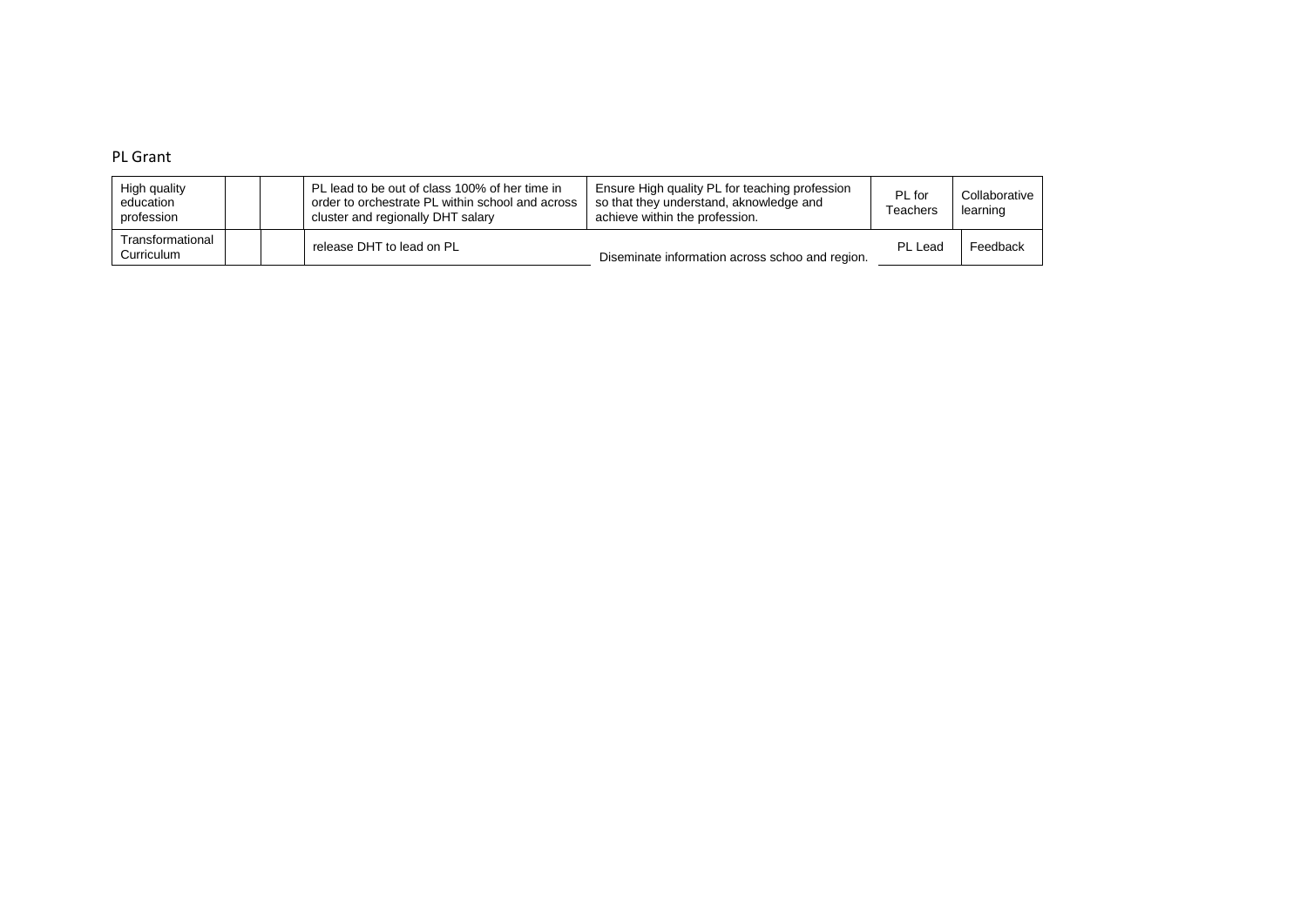# EIG Spend

| High guality<br>education<br>profession                  |  | Employ TA part time am with a very good<br>standard of Welsh in order to deliver good oracy<br>provision for pupils within nursery setting.                                                            | Though only 2% of pupils have any Welsh at<br>home, their oracy skills will develop well from a<br>very low starting point. results at the end of the<br>FPh will show very good value added of all<br>pupils against their baseline - especially in<br>Covid times                     | EIG        | Early years<br>intervention |
|----------------------------------------------------------|--|--------------------------------------------------------------------------------------------------------------------------------------------------------------------------------------------------------|-----------------------------------------------------------------------------------------------------------------------------------------------------------------------------------------------------------------------------------------------------------------------------------------|------------|-----------------------------|
| High quality<br>education<br>profession                  |  | Employ HLTA for 3 days in order to ensure job<br>share within Nursery is of the highest standard.<br>HLTA will work alongside UPS3 teacher.                                                            | Collaborative approach to Nursery education will<br>be strong. Pedagogy of FPH understood and<br>delivered by all.                                                                                                                                                                      | <b>EIG</b> | Early years<br>intervention |
| High quality<br>education<br>profession                  |  | Employ TA with a very good standard of Welsh<br>in order to deliver very good provision within<br>Reception setting. TA will also deliver reading<br>strategies and writing strategies (Tric a Chlic). | Though only 2% of pupils have any Welsh at<br>home, their oracy skills will develop well from a<br>very low starting point. results at the end of the<br>FPh will show very good value added of all<br>pupils against their baseline - especially in<br>Covid times                     | <b>EIG</b> | Early years<br>intervention |
| High quality<br>education<br>profession                  |  | Employ good quality HLTA for 5 days in order to<br>ensure PPA teaching of Language and<br>Mathematics is of the highest standard.                                                                      | Though only 2% of pupils have any Welsh at<br>home, their oracy skills will develop well from a<br>very low starting point. results at the end of the<br>FPh will show very good value added of all<br>pupils against their baseline - especially in<br>Covid times                     | EIG        | Early years<br>intervention |
| High quality<br>education<br>profession                  |  | Employ TA with a very good standard of Welsh<br>in order to deliver good oracy provision for<br>pupils within FPh setting.                                                                             | Employ TA with a very good standard of Welsh<br>in order to deliver good oracy provision for<br>pupils within FPh setting.                                                                                                                                                              | EIG        | Early years<br>intervention |
| High quality<br>education<br>profession                  |  | Release (UPS3) to create a Wellbeing<br>programme and work with pupils across the<br>school.                                                                                                           | Teacher will enhance Wellbeing for identified<br>pupils. This in turn will enable pupils to be<br>ready to learn and therefore accelerate their<br>learning. Teacher will focus on pupils that have<br>not engaged adequately in Distance Learning or<br>who have been impacted by ACES | EIG        | Collaborative<br>learning   |
| Transformational<br>Curriculum                           |  | TA to work alongside pupils to ensure that they<br>succeed in line with their targets                                                                                                                  | Standards an consistency of approach,<br>pedagogy. concentrate on acquisition of<br>language within the FPh                                                                                                                                                                             | <b>EIG</b> | Collaborative<br>learning   |
| Leaders working<br>collaboratively to<br>raise standards |  | TLR 2C for additional support whilst DHT forms<br>part of Curriculum Reform                                                                                                                            | School remains forward thinking                                                                                                                                                                                                                                                         | <b>EIG</b> | Peer tutoring               |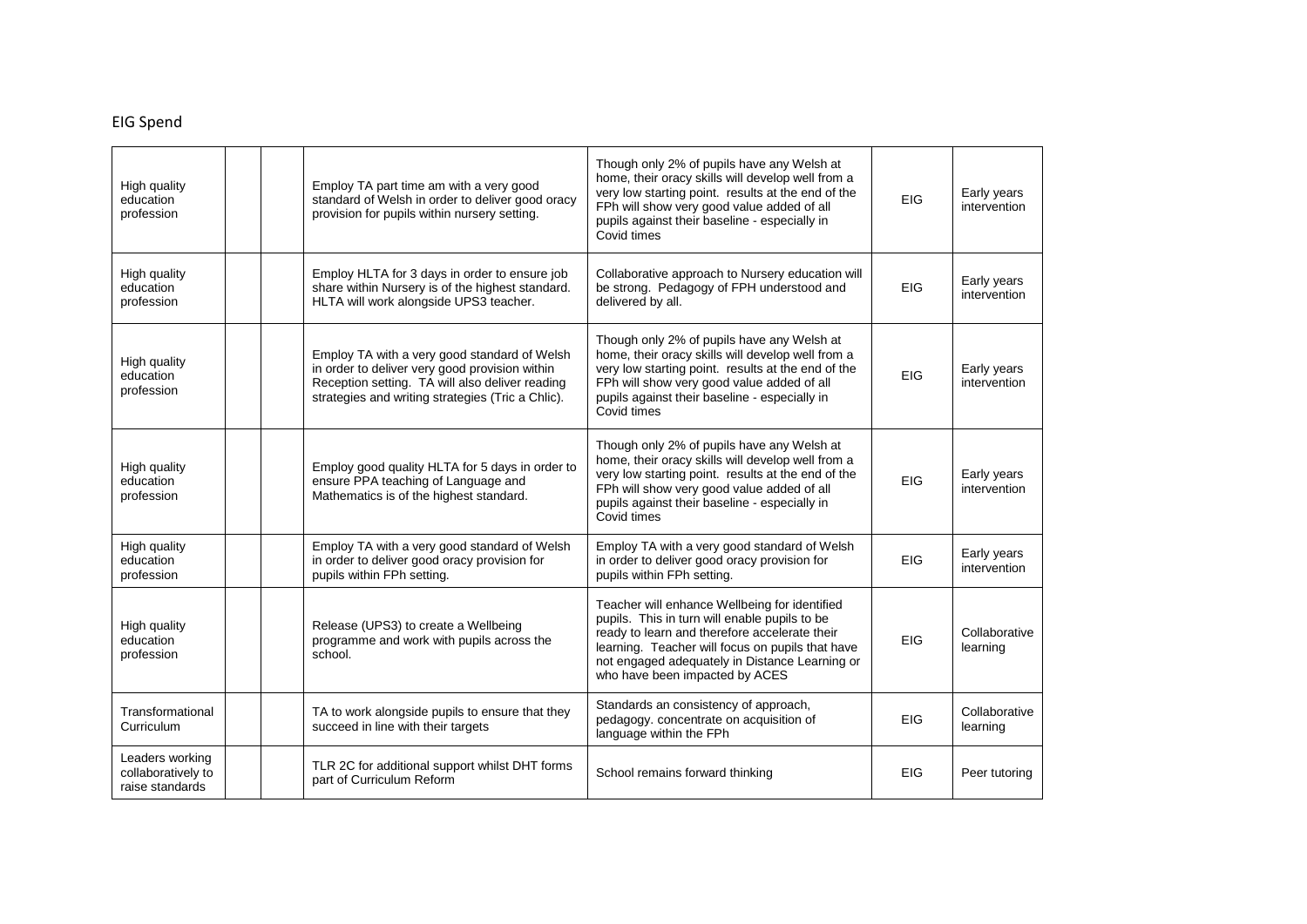| Leaders working<br>collaboratively to<br>raise standards |  | TLR 2C for additional support whilst DHT forms<br>part of Curriculum Reform                                                | School remains forward thinking                                                                                                             | <b>EIG</b> | Peer tutoring               |
|----------------------------------------------------------|--|----------------------------------------------------------------------------------------------------------------------------|---------------------------------------------------------------------------------------------------------------------------------------------|------------|-----------------------------|
| High quality<br>education<br>profession                  |  | ALNCo                                                                                                                      | Ensures standard o work with pupils and family<br>remains high - work with families to ensure<br>language and numeracy standards of pupils. | <b>EIG</b> | Collaborative<br>learning   |
| High quality<br>education<br>profession                  |  | Employ TA with a very good standard of Welsh<br>in order to deliver good oracy provision for<br>pupils within FPh setting. | Employ TA a very good standard of Welsh in<br>order to deliver good oracy provision for pupils<br>within FPh setting.                       | <b>EIG</b> | Early years<br>intervention |
| Transformational<br>Curriculum                           |  | TLR 2C for additional support whilst DHT forms<br>part of Curriculum Reform                                                | Work as Pedagogy lead throughout school,<br>ensuring consistency of approach in curriculum<br>development in Literacy                       | <b>EIG</b> | Collaborative<br>learning   |

#### PDG

| Excellence,<br>Equity and<br>Wellbeing |  | TA to run ELSA as well as whole school and<br>intervention programmes across KS2 | Ensure standard of targeted pupils and families<br>remain high - work with families to ensure<br>pupils reach their potential | <b>PDG</b> | Behaviour<br>interventions |
|----------------------------------------|--|----------------------------------------------------------------------------------|-------------------------------------------------------------------------------------------------------------------------------|------------|----------------------------|
| Excellence,<br>Equity and<br>Wellbeing |  | TA to work alongside PDG pupils to ensure they<br>achieve potential              | Standards and consistency of approach,<br>pedagogy. concentrate on acquisition of<br>language within the FPh                  | <b>PDG</b> | Feedback                   |
| Transformational<br>Curriculum         |  | TA to work alongside PDG pupils to ensure they<br>achieve potential              | Standards and consistency of approach,<br>pedagogy, concentrate on acquisition of<br>language across the school               | <b>PDG</b> | Collaborative<br>learning  |
| Transformational<br>Curriculum         |  | TA to work alongside PDG pupils to ensure<br>they achieve potential              | Standards and consistency of approach,<br>pedagogy, concentrate on acquisition of<br>language across the school               | PDG        | Collaborative<br>learning  |